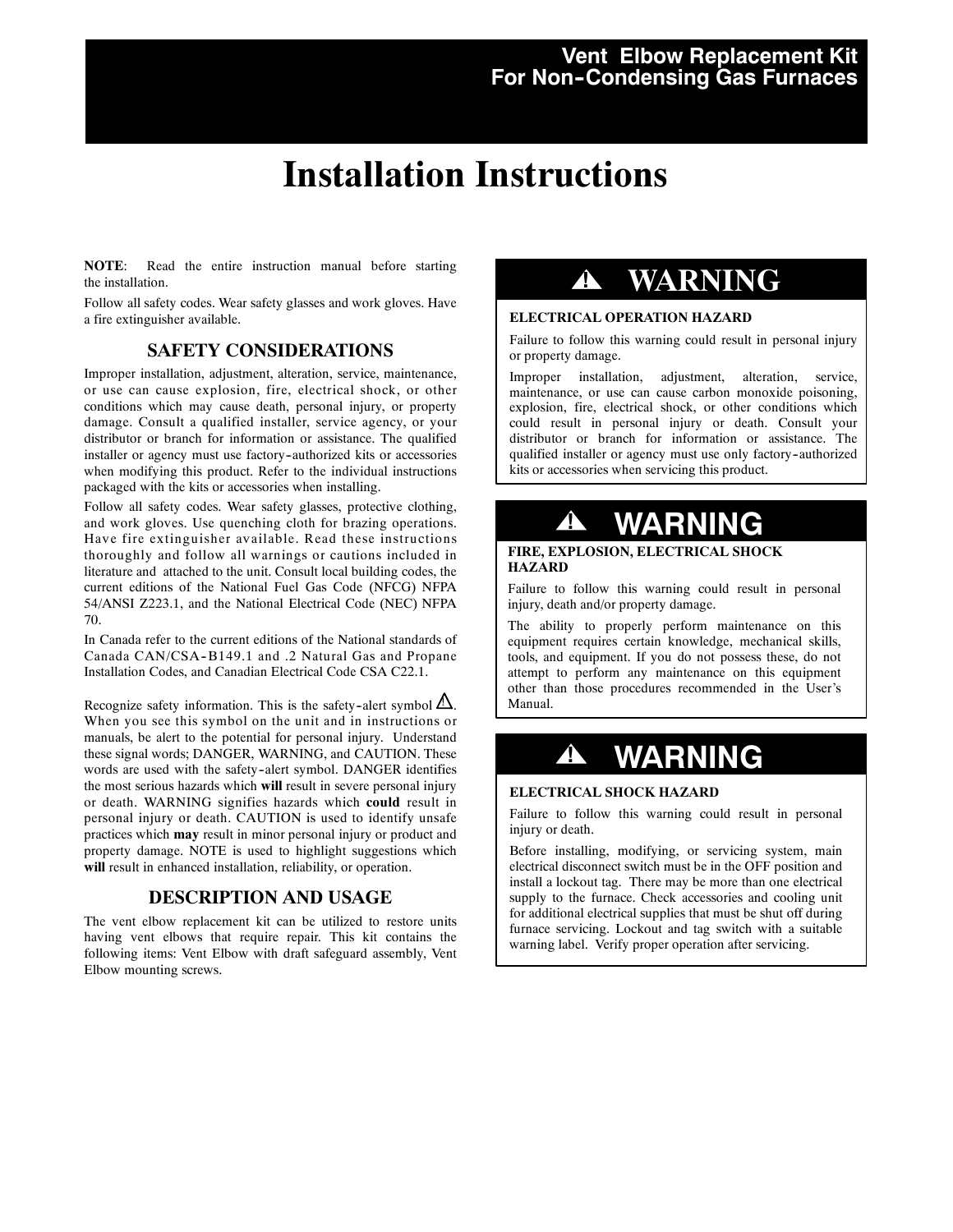### **INTRODUCTION**

This instruction covers the vent elbow installation on non--condensing, 33.3 inch (845.8 mm) high, mid--efficiency hot surface ignitor units. The vent elbow should be replaced when corrosion has created visible surface damage to the elbow, damage to the mounting arrangement of the draft safeguard or anytime the functionality of the vent elbow has been compromised, allowing flue gasses to leak into the living space. The vent elbow is the same size for *all* furnace models.

## **INSTALLATION**

#### **Step 1-Remove the Vent Elbow**

- 1. Turn off electric supplies to unit and thermostat. More than one disconnect may be required to disconnect power to unit.
- 2. Remove exterior door by loosening knurled knob on door and pulling forward.
- 3. Turn off gas at external supply and turn electric switch on gas control, to "OFF".
- 4. Disconnect and remove vent connector from vent elbow.

## **! CAUTION**

#### **PERSONAL INJURY HAZARD**

Failure to follow this caution may result in personal injury.

Vent connector may be hot to the touch or have sharp edges.

Sheet metal parts may have sharp edges or burrs. Use care and wear appropriate clothing, safety glasses and gloves when handling parts and servicing furnaces.

**NOTE**: Support vent connector with temporary metal strap to prevent damage to vent connector or vent connector elbows.

- 5. Disconnect draft safeguard switch wires from draft safeguard switch attached to vent elbow.
- 6. Remove the 3 screws that attach the vent elbow to the inducer housing/collector box.

#### **Step 2--Installation of New Vent Elbow**

1. Inspect inside vent elbow to verify that flue baffle is in place (See Fig. 2).

**NOTE**: If Flue Baffle is missing or incorrectly installed, nuisance draft safeguard switch tripping will occur.

- 2. Re--install vent elbow to the inducer housing/collector box with 3 screws supplied in the kit (See Fig. 1 and Fig. 3).
- 3. Re--attach vent connector to vent elbow using at least 2 screws.
- 4. Re--connect draft safeguard leads to draft safeguard switch (See Fig. 1).
- 5. Verify that remaining vent connections are undamaged and properly secured with at least three (3) screws evenly spaced  $(120^\circ)$  apart.
- 6. Turn electrical supply "ON".
- 7. Turn gas supply "ON" at gas control and at external shut-off.

**NOTE**: Blower will run for 90 sec. It thermostat is calling for heat when 120-v. power is restored. A fault code 12 will flash after 90 sec. To clear the fault code, turn off power, turn thermostat off or down below room setting. Turn power back on. Set thermostat to desired temperature.

#### **Step 3-System Check-Out**

- 1. Set thermostat to "OFF".
- 2. Remove blower access door and manually close blower door switch.
- 3. Initiate component test through circuit board by referring to **"Component Test"** on status code label on blower access door for complete test sequence information.
- 4. If any status codes are flashed, refer to status code label on unit blower door.
- 5. Release blower door switch and re--install blower door.
- 6. Set thermostat to call for heat.
- 7. Allow unit to initiate a complete call for heat cycle.

**NOTE**: Corrosion at the vent elbow may have been caused by one or more of the following conditions. As part of the system check--out, verify that the following conditions are not affecting the operation of the furnace:

- Short Cycling: Defective thermostat, Incorrect thermostat anticipator setting, dirty filter or over-sized furnace
- Under firing/low BTU input: Set manifold pressure and verify firing rate as shown on rating plate by clocking the gas meter
- Low temperature rise: Set unit for correct temperature rise range as shown on unit rating plate.
- Contaminated combustion air: Remove contaminates or provide ample fresh air for combustion.
- **Excessive amounts of outside ventilation air: Return air** temperature cannot be below 60° F (15.6° C) for extended periods of time.
- Incorrect venting: Verify proper venting per local code. Type B vent connector may be required for other applications.

**NOTE**: Draft safeguard switch trips indicate that the vent system may be blocked, incorrectly installed or undersized. Refer to local codes or the current edition of the National Fuel Gas Code, NFPA54/ANSI Z 223.1 for complete vent sizing information.

Buildings under negative pressure from exhaust fans or other appliances that exhaust to the outdoors may also experience vent system problems. If you suspect the building is under negative pressure, have the building evaluated by a Professional skilled in this area.

For additional information, and a complete sequence of furnace operation, refer to furnace Installation, Start-Up and Operating Instructions.

- 8. After System Check-out is complete, set thermostat below room temperature.
- 9. Verify that burner shuts down and blower completes selected off delay furnace time.
- 10. Verify furnace operates properly and set thermostat to desired room temperature.
- 11. Re--install outer door.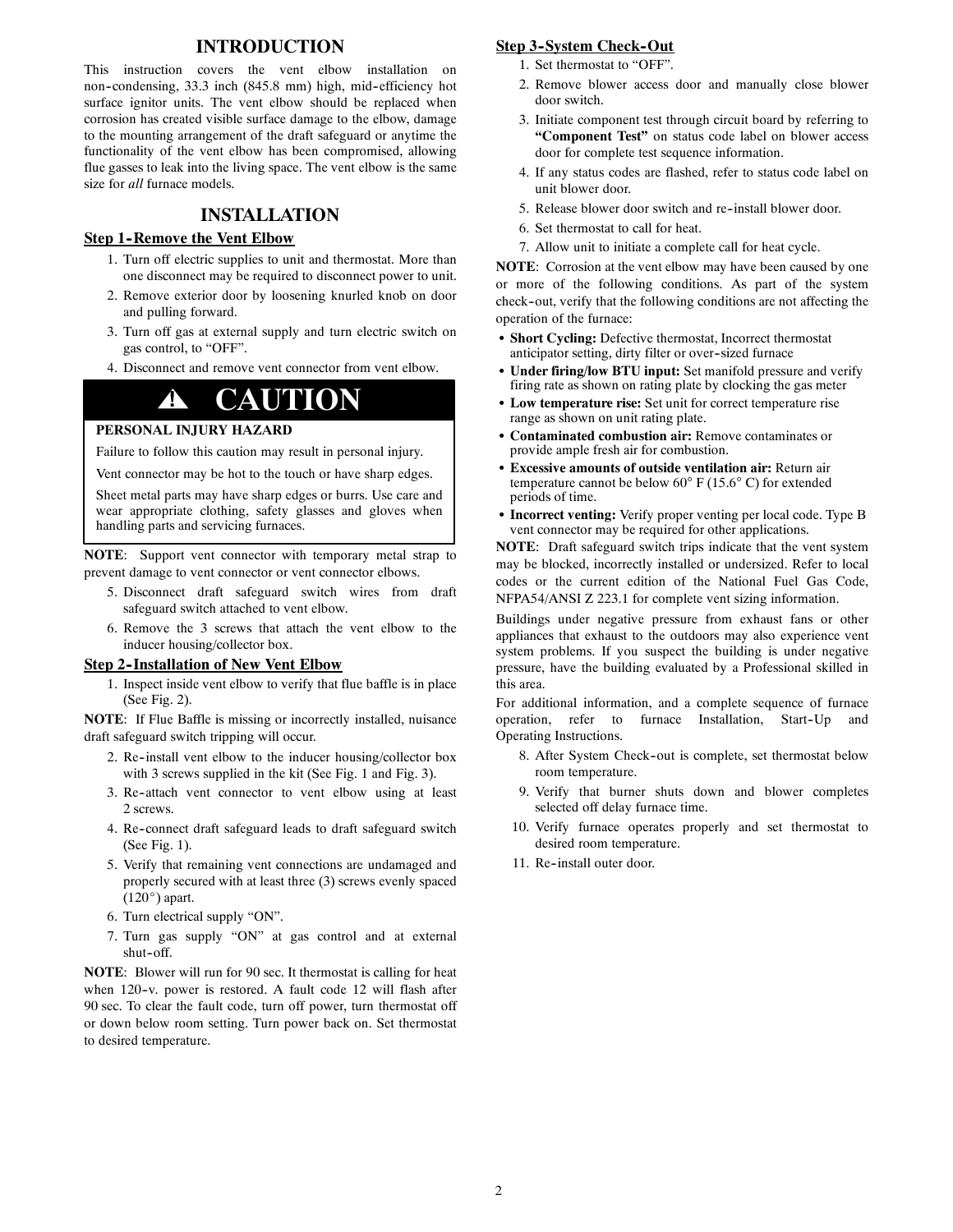

Fig. 1 - Vent Elbow (Back View)



 *Top View*





Elbow shown in upflow configuration. Elbow may be rotated 90° or 180° for other venting configurations

Fig. 3 - Vent Elbow (Top View)

A10328

A10327